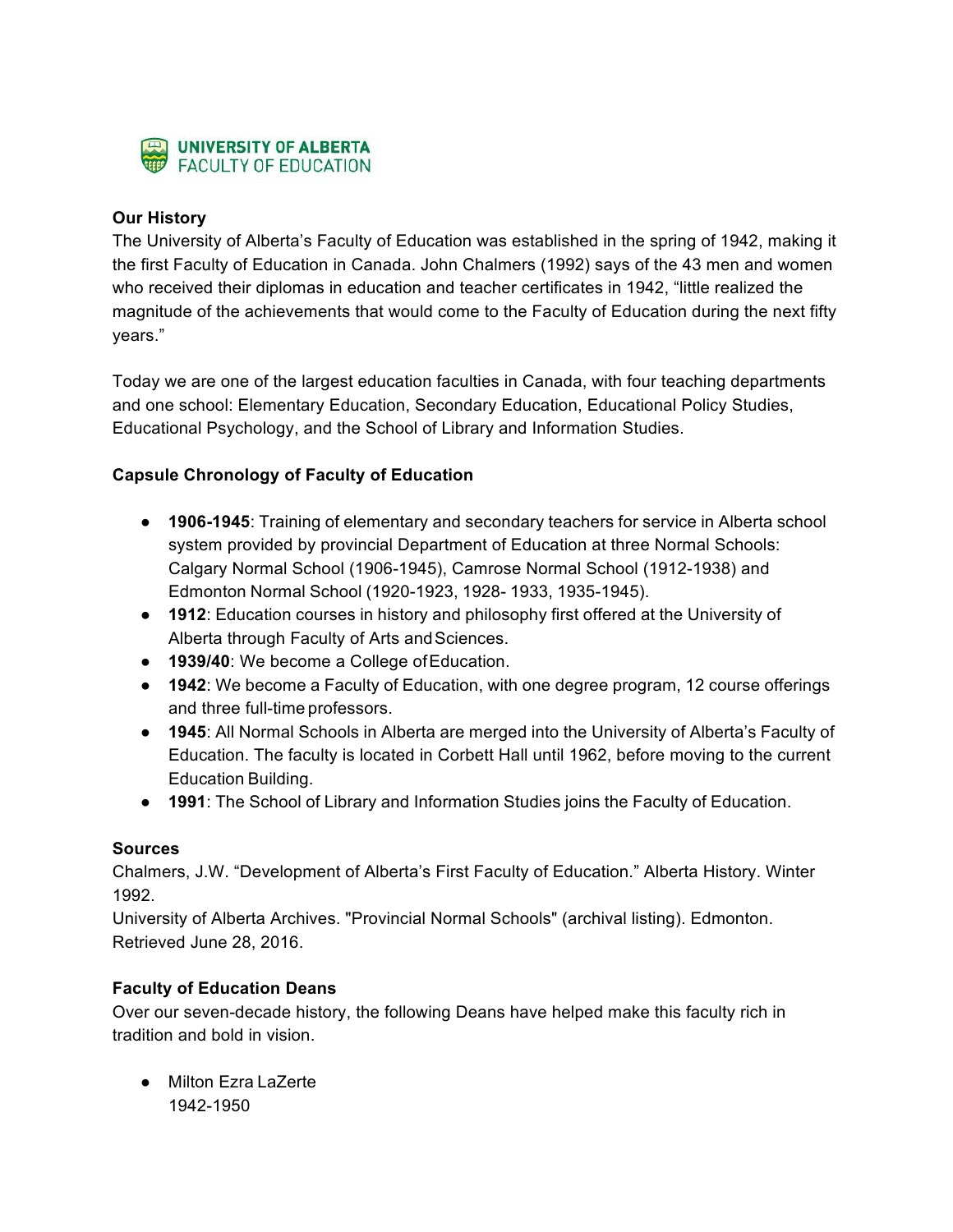- Herbert Edgar Smith 1950-1955
- Herbert Thomas Coutts 1955-1972
- Myer Horowitz 1972-1975
- Fred Enns (Acting Dean) 1975-1976
- Walter Holmes Worth 1976-1983
- Robert S. Patterson 1983-1991
- Harvey Zingle 1991-1996
- Larry Beauchamp 1996-2004
- Fern Snart (Acting Dean) April 2004 - June 2005
- Fern Snart 2005-2015
- Randolph Wimmer (Interim Dean) 2015 - 2017
- Jennifer Tupper 2017 -